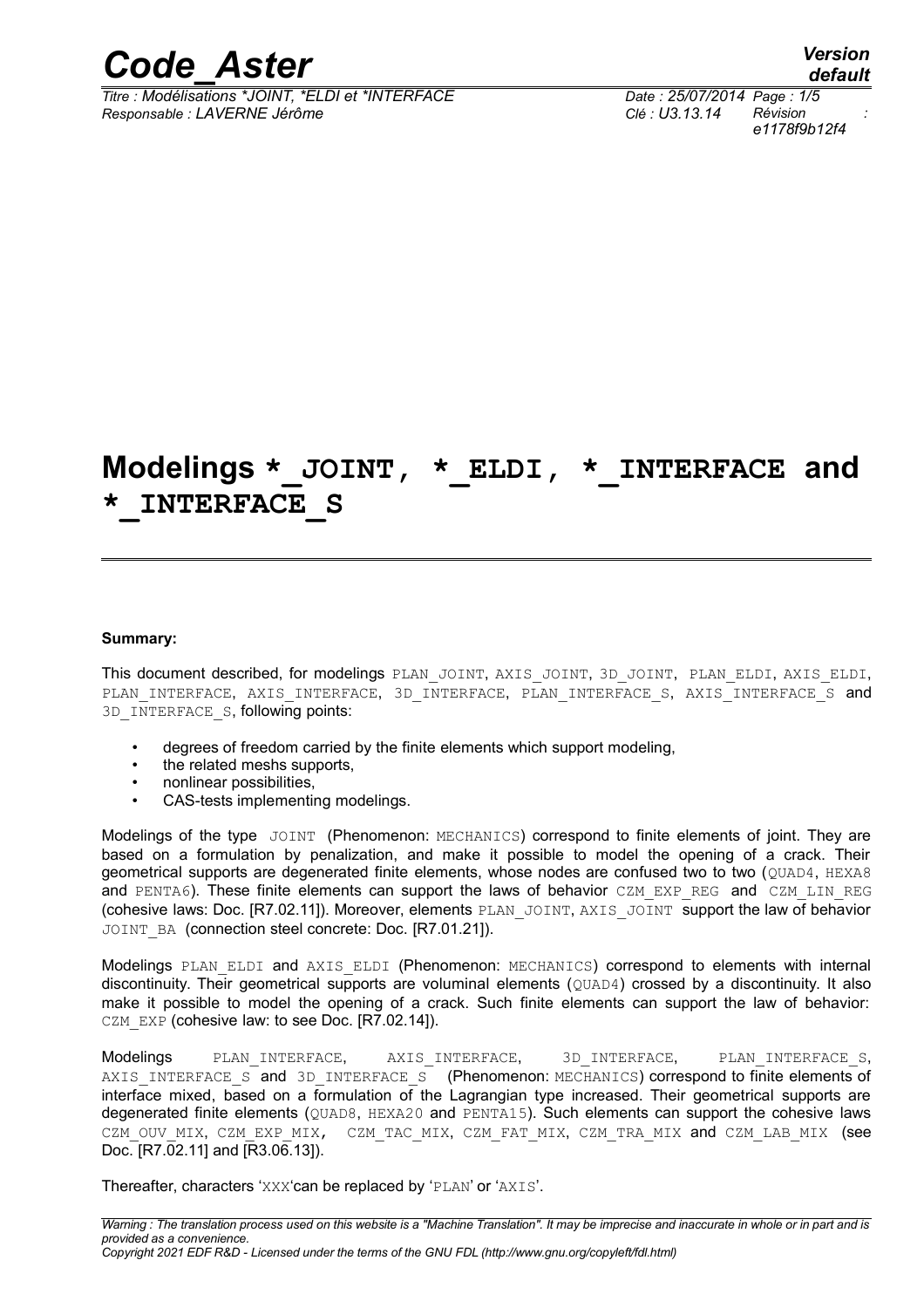# *Code\_Aster Version*

 $\overline{T}$  *Titre : Modélisations \*JOINT, \*ELDI et \*INTERFACE Responsable : LAVERNE Jérôme Clé : U3.13.14 Révision :*

## **1 Discretization**

## **1.1 Degrees of freedom**

| <b>Modeling</b>   | Degrees of freedom on each nodes                                                                 |  |  |
|-------------------|--------------------------------------------------------------------------------------------------|--|--|
| XXX JOINT         | DX: following displacement $X$                                                                   |  |  |
|                   | DY: following displacement $Y$                                                                   |  |  |
| 3D JOINT          | DX: following displacement $X$                                                                   |  |  |
|                   | DY: following displacement $Y$                                                                   |  |  |
|                   | DZ: following displacement $Z$                                                                   |  |  |
| XXX ELDI          | DX: following displacement $X$                                                                   |  |  |
|                   | DY: following displacement $Y$                                                                   |  |  |
| XXX INTERFACE and | DX: following displacement $X$                                                                   |  |  |
| XXX INTERFACE S   | or SIGN multiplier of Lagrange                                                                   |  |  |
|                   | DY: following displacement $Y$                                                                   |  |  |
|                   | or SITX: multiplier of Lagrange                                                                  |  |  |
| 3D INTERFACE and  | DX: following displacement $X$                                                                   |  |  |
| 3D INTERFACE S    | or SIGN multiplier of Lagrange                                                                   |  |  |
|                   | DY: following displacement $Y$                                                                   |  |  |
|                   | or SITX: multiplier of Lagrange                                                                  |  |  |
|                   | DZ: following displacement $Z$                                                                   |  |  |
|                   | or SITY: multiplier of Lagrange                                                                  |  |  |
|                   | a laadi-siisa af tha ddla farlaanaant and Larenea far maadalinaa af tha tuna $\tau$ umpppe op ta |  |  |

For the localization of the ddl of displacement and Lagrange for modelings of the type INTERFACE, to see Doc. R3.06.13.

## **1.2 Mesh support**

The meshs supports of the finite elements are quadrangles, hexahedrons or pentahedrons. The elements are isoparametric for the degrees of freedom of displacement.

| <b>Modeling</b>     | Mesh    | Interpolation             | <b>Remarks</b>    |
|---------------------|---------|---------------------------|-------------------|
| XXX JOINT           | OUAD4   | linear                    |                   |
| 3D JOINT            | HEXA8   | linear                    |                   |
|                     | PENTA6  | linear                    |                   |
| XXX ELDI            | OUAD4   | linear                    |                   |
| XXX INTERFACE and   | OUAD8   | quadratic in displacement | mixed formulation |
| XXX INTERFACE S     |         | linear in lagrange        |                   |
| INTERFACE and<br>3D | HEXA20  | quadratic in displacement | mixed formulation |
| 3D INTERFACE S      |         | linear in lagrange        |                   |
|                     | PENTA15 | quadratic in displacement | mixed formulation |
|                     |         | linear in lagrange        |                   |

## **2 Non-linear possibilities**

## **2.1 Law of behaviors**

Laws of behaviors specific to these modelings, usable under BEHAVIOR in STAT NON LINE and DYNA\_NON\_LINE (only modelings JOINT) are the following ones (cf [U4.51.11]):

## **/ 'CZM\_EXP\_REG'**

Supported modelings: XXX\_JOINT, 3D\_JOINT

*e1178f9b12f4*

*default*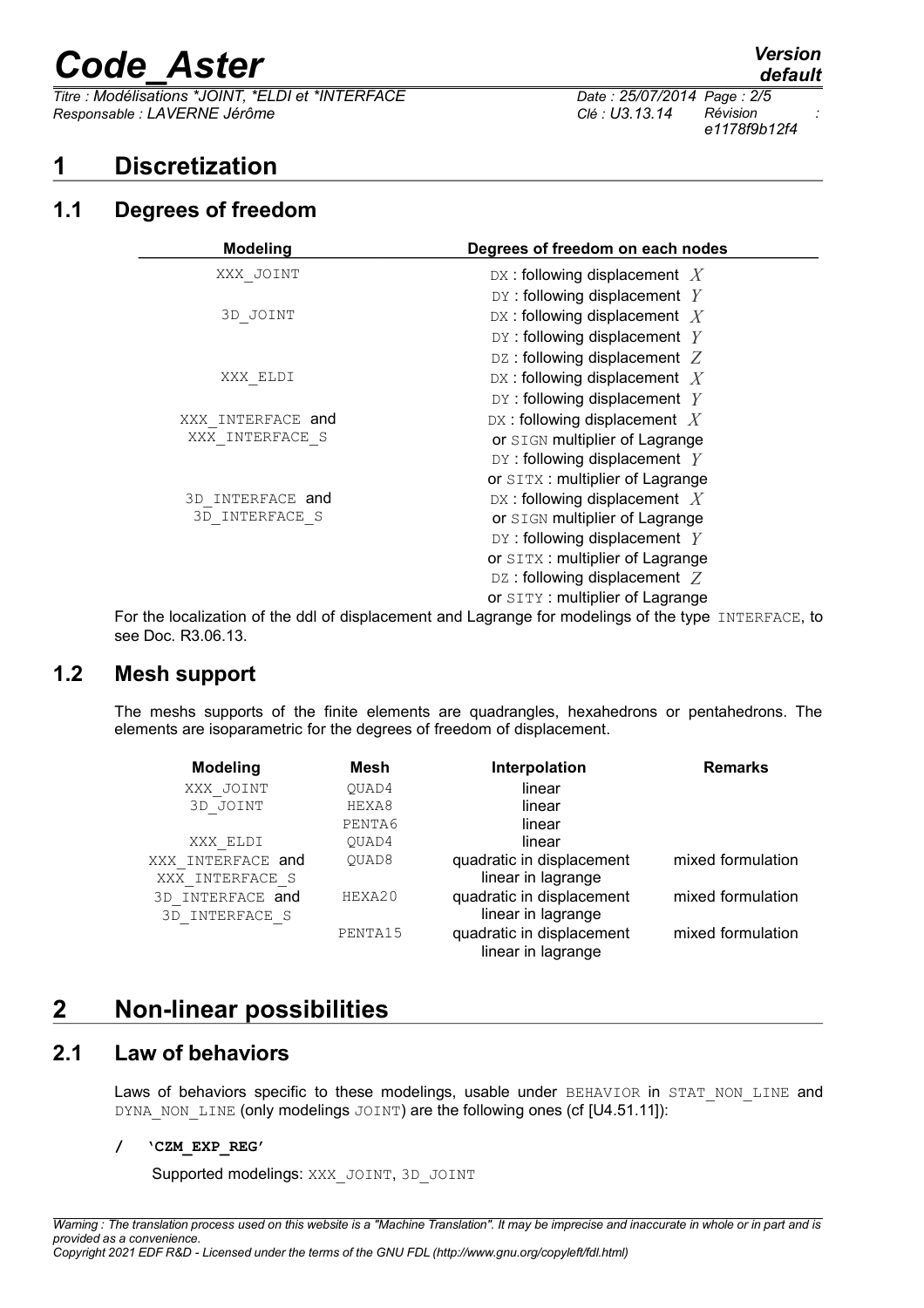# *Code\_Aster Version*

## *Titre : Modélisations \*JOINT, \*ELDI et \*INTERFACE Date : 25/07/2014 Page : 3/5 Responsable : LAVERNE Jérôme Clé : U3.13.14 Révision :*

*e1178f9b12f4*

*default*

**/ 'CZM\_LIN\_REG'**

Supported modelings: XXX\_JOINT, 3D\_JOINT

- **/ 'JOINT\_BA'** Supported modelings: XXX\_JOINT
- **/ 'CZM\_EXP'** Supported modelings: XXX\_ELDI (only with STAT\_NON\_LINE)
- **/ 'CZM\_OUV\_MIX'** Supported modelings: all modelings of the type INTERFACE
- **/ 'CZM\_EXP\_MIX'** Supported modelings: all modelings of the type INTERFACE
- **/ 'CZM\_TAC\_MIX'**

Supported modelings : all modelings of the type INTERFACE

**/ 'CZM\_FAT\_MIX'**

Supported modelings : all modelings of the type INTERFACE

**/ 'CZM\_TRA\_MIX'**

Supported modelings : all modelings of the type INTERFACE

**/ 'CZM\_LAB\_MIX'**

Supported modelings : all modelings of the type INTERFACE

## **2.2 Deformations**

Only the small deformations (keyword 'SMALL' under DEFORMATION) are available for these modelings (cf [U4.51.11]).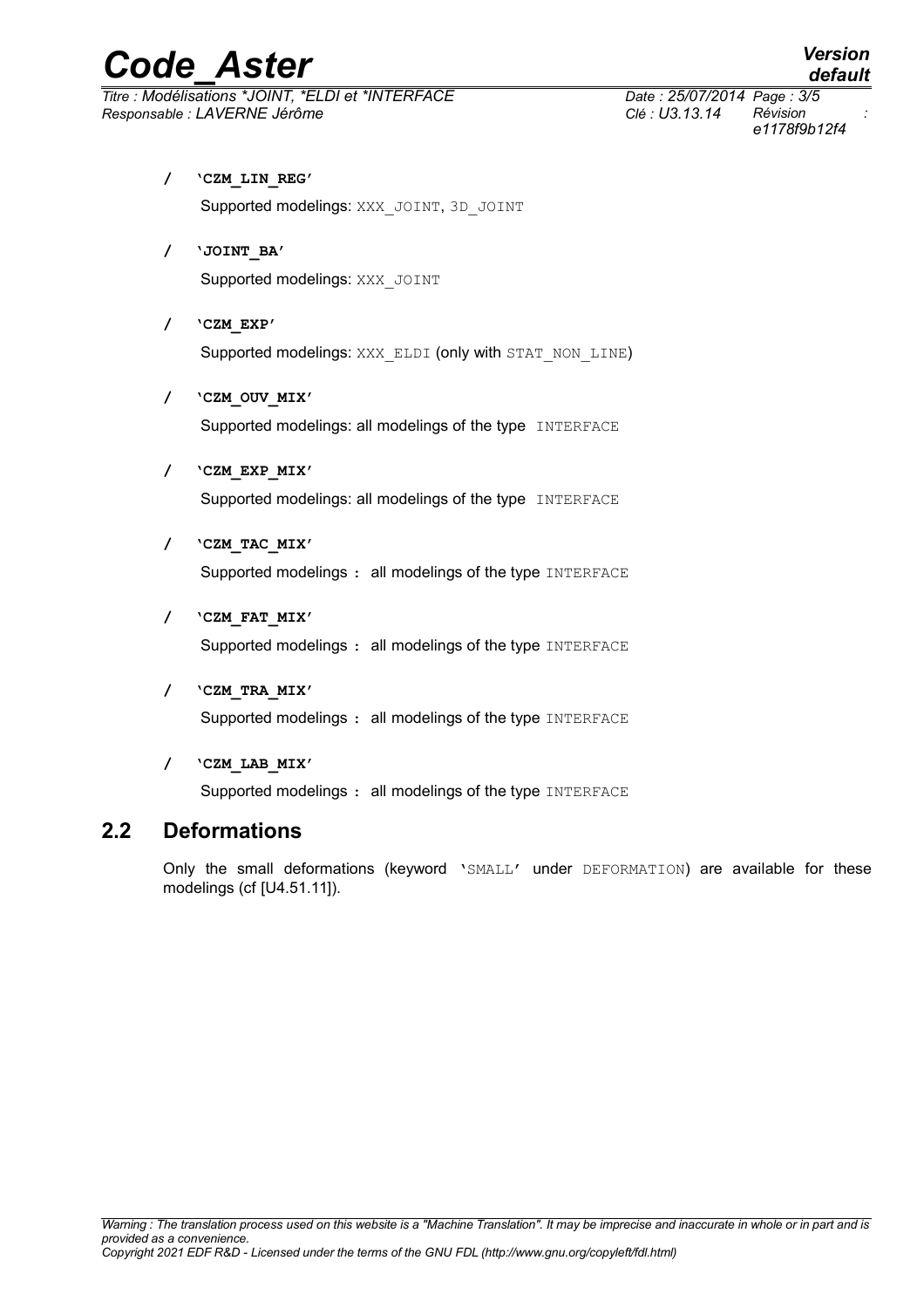*Titre : Modélisations \*JOINT, \*ELDI et \*INTERFACE Date : 25/07/2014 Page : 4/5 Responsable : LAVERNE Jérôme Clé : U3.13.14 Révision :*

*e1178f9b12f4*

*default*

# **3 Examples of implementation: CAS-tests**

### • **PLAN\_JOINT**

• Non-linear statics:

SSNP118 [V6.03.118]: CAS-test of validation of the element of joint 2D plan (and 3D) SSNP133 [V6.03.118]: Rupture of a plate perforated with elements of joint 2D plan SSNP126 [V6.03.126]: CAS-test of validation of the law of behavior JOINT BA (steelconcrete connection) with an element of joint 2D plan.

• Non-linear dynamics:

SDNS105 [V5.06.105]: Dynamic propagation of a crack.

- **AXIS\_JOINT**
	- Non-linear statics:

SSNA112 [V6.01.112]: Test of wrenching carried out by Borderie & Pijaudier - Pooch for the study of the steel-concrete connection with the law of behavior JOINT\_BA.

- **3D\_JOINT**
	- Non-linear statics:

SSNP118 [V6.03.118]: CAS-test of validation of the element of joint 3D (and 2D). SSNV199 [V6.04.199]: Propagation of a crack planes in a beam DCB.

### • **PLAN\_ELDI**

• Non-linear statics:

SSNP128 [V6.03.128]: Validation of the element with internal discontinuity and the law CZM EXP on a plane plate.

SSNP133 [V6.03.118]: Rupture of a plate perforated with elements with internal discontinuity and the cohesive law of behavior: CZM\_EXP.

#### • **AXIS\_ELDI**

• Non-linear statics:

SSNA115 [V6.01.115]: Wrenching of a rigid reinforcement with elements with discontinuity and the cohesive law of behavior: CZM\_EXP.

- **PLAN\_INTERFACE**
	- Non-linear statics:

SSNP139 [V6.03.139] Propagation of crack in a DCB 2D. SSNP151 [V6.03.151] Propagation of a crack planes in a beam CT 2D.